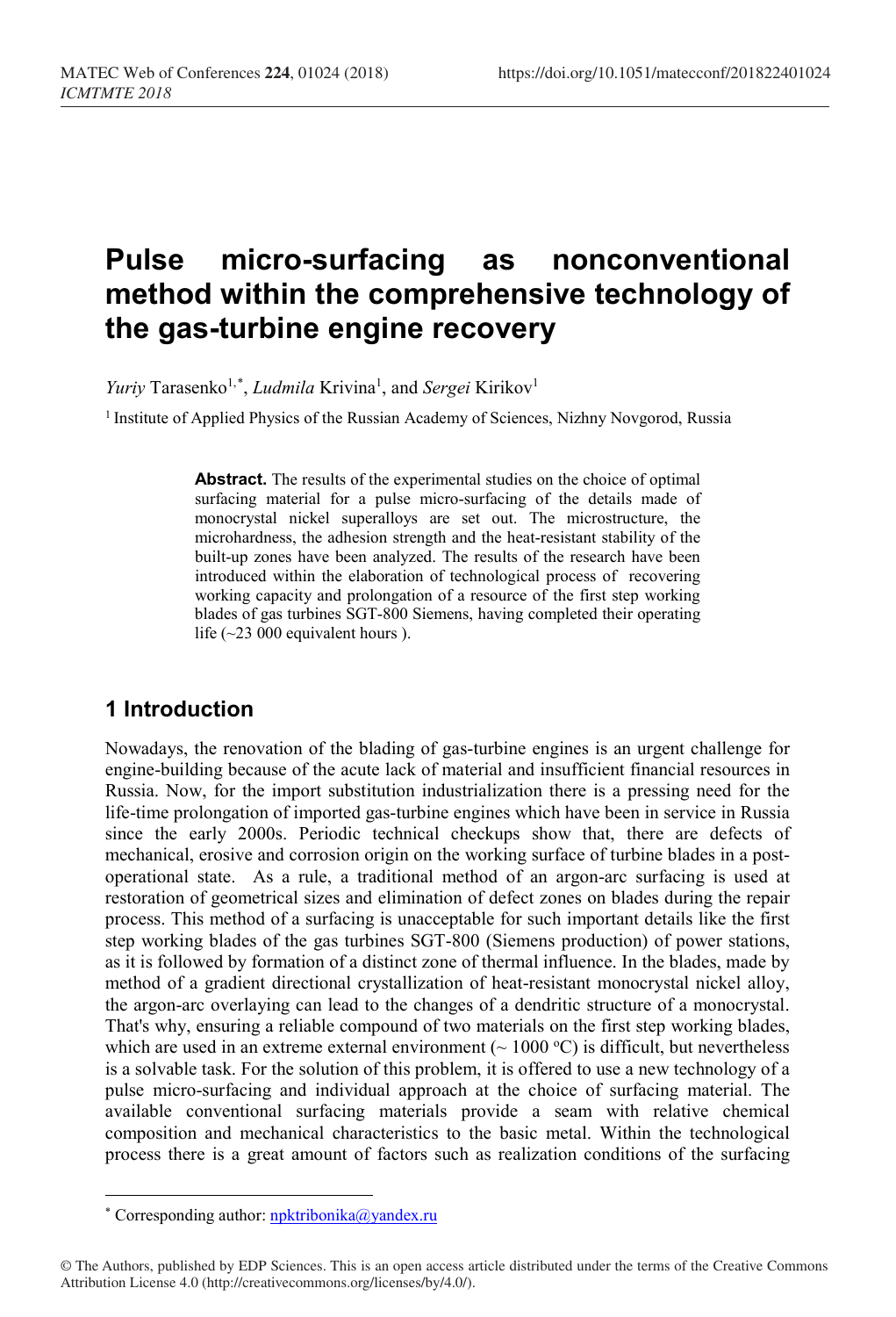works, quality of the used materials, protection of an alloyage zone, thermomechanical influence, etc. which can lead to reduced quality of a compound.

The method of a pulse miсro-surfacing has such important advantages as local heating of base material, allowing to reduce considerably the size of a thermal influence zone and warping of a product, opportunity of receiving a quality surfacing of thin-walled details, various configurations of seams and their positions. Application of a pulse micro-surfacing allows to reduce considerably the labor intensity and input prices of repair because of an exception of a production cycle of prewarming, the subsequent thermal annealing and minimization of expenses for the subsequent machine work.

#### **2 Methods and discussion on the results**

This work deals with the selection of the optimal surfacing material for pulsed microsurfacing in the process of the [restoring to working condition](https://www.multitran.ru/c/m.exe?t=3141182_1_2&ifp=1&s1=restoring%20to%20working%20condition) and the prolongation of the service life of SGT-800 Siemens SGT-800 blades, which have operated the assigned life  $\sim$ 23,000.

Model samples of monocrystal heat-resistant nickel alloy ZhS30 were objects of the research. The following wire goods were tested as surfacing materials:

- heat-resistant nickel alloy EP648;

- material based on cobalt of the mark 2748-00;

- monocrystal heat-resistant nickel alloy ZhS32.

The element composition of the used materials is given in table 1.

| Eleme    | Ni      | Cr    | Al     | Ti     | Nb     | Mo     | W      | $\mathbf C$  | Co     | Ce    | Si |
|----------|---------|-------|--------|--------|--------|--------|--------|--------------|--------|-------|----|
| nt, $\%$ |         |       |        |        |        |        |        |              |        |       |    |
| ZhS30    | $56,2-$ | $5-9$ | $4,8-$ | $1,4-$ | $0,4-$ |        | 11-    | $0,11-$      | $7,5-$ | 0,015 |    |
|          | 65,4    |       | 5,     | 2,3    | 1,4    |        | 12,6   | 0,2          | 9,5    |       |    |
| ZhS32    | base    | 4,9   | 5,9    |        | 1,6    | 1,0    | 8,5    | 0,15         | 9,0    | 0,025 | -- |
| EP648    | basis   | 32    | $0,5-$ | $0,5-$ | $0,5-$ | $2,3-$ | $4,3-$ | $\leq 0, 10$ |        |       |    |
|          |         | $,0-$ | 1,1    | 1,1    | 1,1    | 3,3    | 5,3    |              |        |       |    |
|          |         | 35,0  |        |        |        |        |        |              |        |       |    |
| 2748-    |         | 30,0  |        |        |        |        | 12,5   | 2,4          | base   |       |    |
| 00       |         |       |        |        |        |        |        |              |        |       |    |

**Table 1.** Element composition of materials.

Surfacing works were carried out with the device of a pulse micro-surfacing NOVAPAX SW-V01.

Microstructure of the basic and built up metals, zones of material's compound were studied on an optical microscope "Neophot-32".

Microhardness  $(H_u)$  was measured with the aid of micro-hardness tester PMT-3 at loading 1 N in accordance with the State Standard 9450-76.

The adhesion strength in the surfacing zone was tested on the cross metallographic section by the method of micro-indentation on a microhardness tester PMT-3 at loading 2 N on the indentor.

The heat-resistance of the built-up samples was tested in accordance with the method of isothermal endurance in the electric furnace with the air atmosphere at a temperature of  $1000 \degree$  C within 300 hours.

Borders of the built-up zone and microstructure of materials in the built-up zone are presented in fig. 1.

Values of microhardness of the basic and built up materials in the initial state are given in fig. 2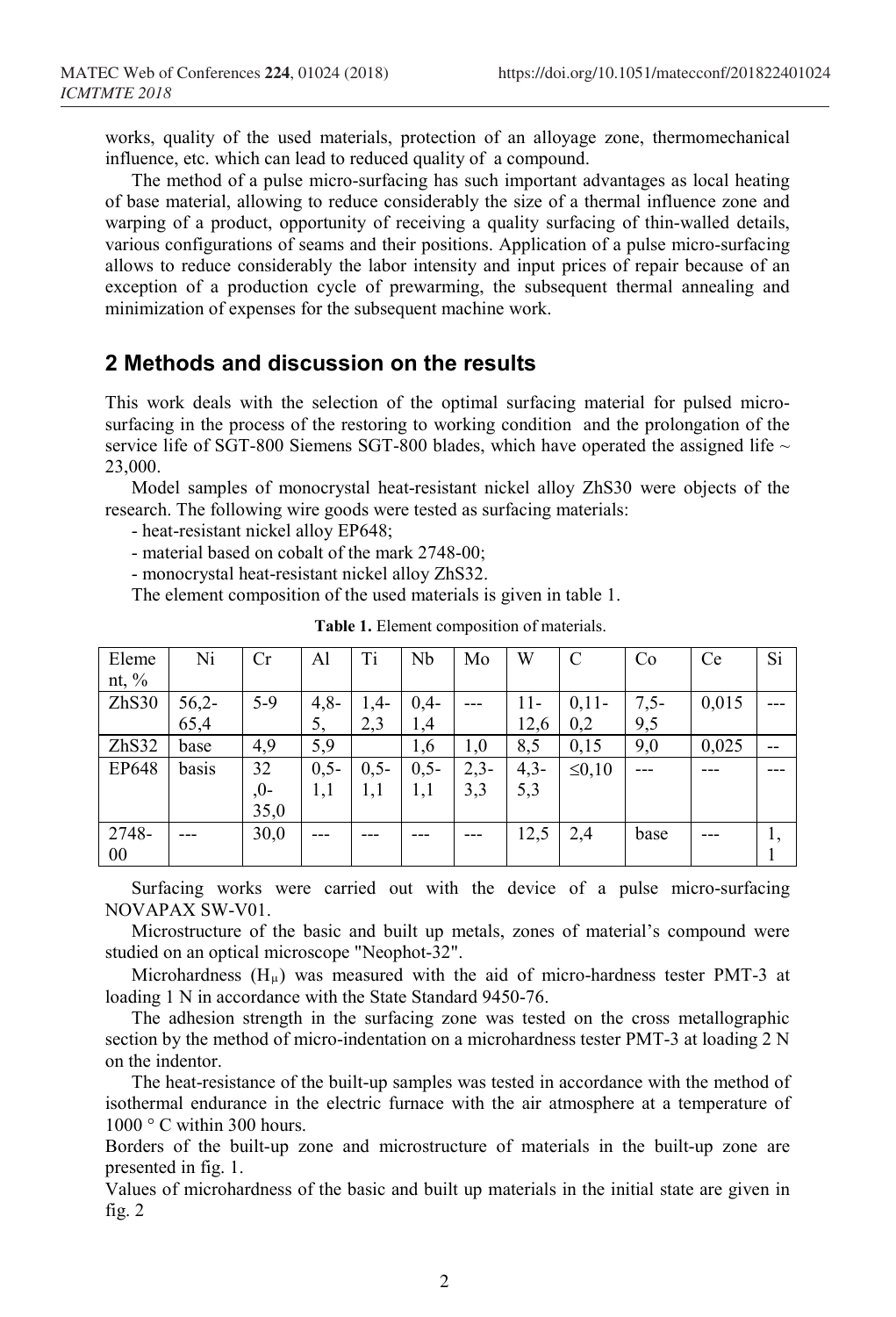

**Fig. 1.** Structure of a basic monocrystal alloy material ZhS30 (1) and the built-up materials (2) in the initial state: a –nickel alloy EP648; b – material based on cobalt of the mark 2748-00; c – monocrystal heat-resistant nickel alloy ZhS32, (Х500).



**Fig. 2.** The chart of a microhardness of the basic and built up materials in the initial state.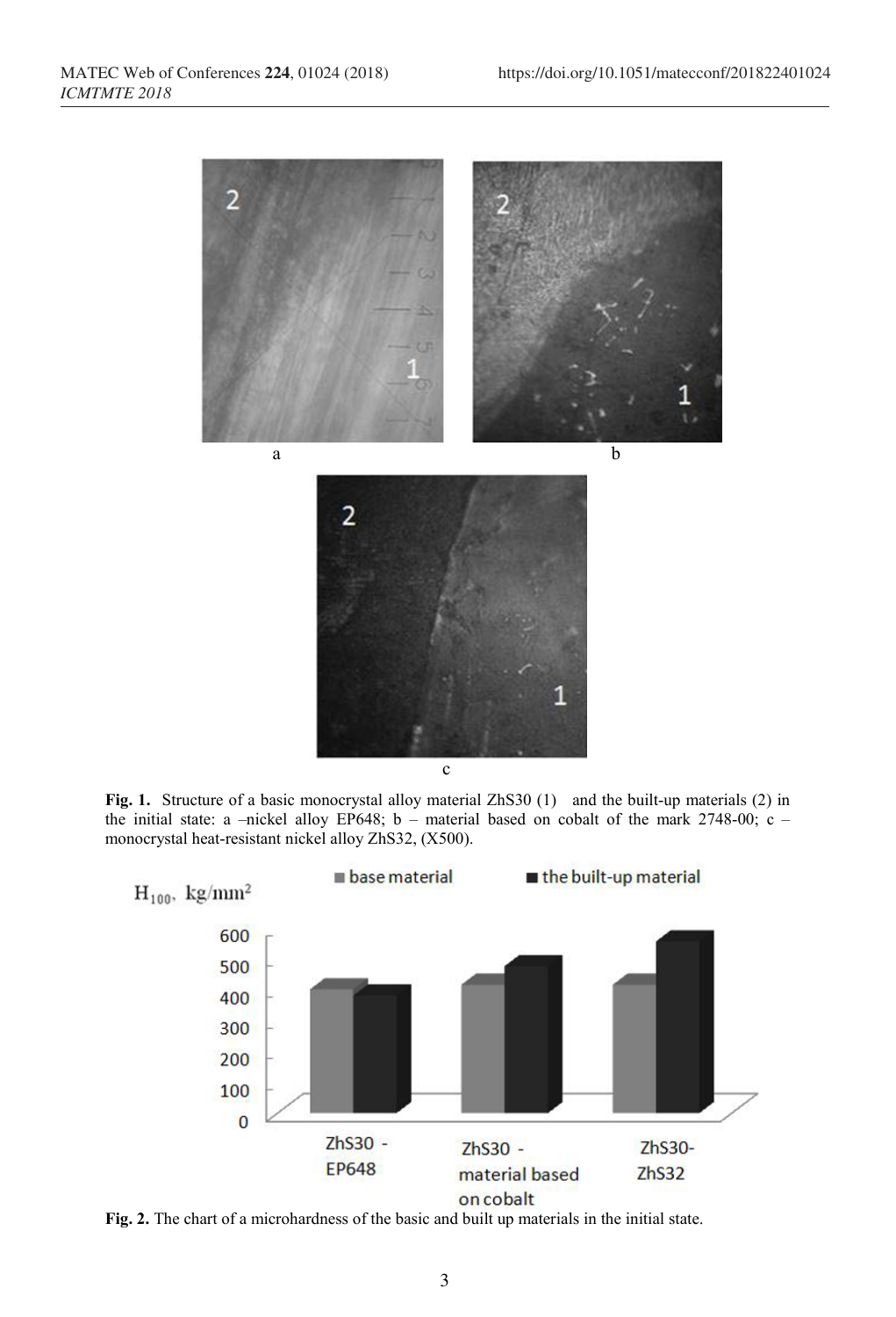The analysis of a micro-indentation of the interface of the built-up cobalt material with the basic metal has demonstrated an unsatisfactory adhesion strength which was shown in stratifications on border. High cohesive strength at the interface is reached at the surfacing by high-temperature alloys based on nickel (a wire EP648 and strips of monocrystal alloy ZhS32).

At tests of the adhesion strength (by the method of micro-indentation) cracks, chips, layer separations and distortions of a form of a print are not revealed at the interface "basic material ZhS30- built up material ZhS32". It is worth mentioning that measures of the microhardness have shown bigger variations in indices of hardness of the base and of built up material for the case of surfacing with the alloy ZhS32 (fig.. 2).

Heat resistance tests of samples with different options of the built-up materials have shown that surfacing material made of alloy ZhS32 has higher resistance to hightemperature oxidation than EP648. The relative increase of sample's mass during the tests was 10% and 17% respectively.

Surfaced zone edges and microstructure of built up zone's materials are given in fig.3.

Using the surfacing materials EP648 and ZhS32 leads to the high temperature stability of a connection zone with a basic material. On a sample with a surfacing based on cobalt, high-temperature influence resulted in layer separation of the built-up zone from a substrate. (fig. 3b).

Values of a microhardness of the basic and built up materials after high-temperature tests are given in fig. 4.

After isothermal endurance at the temperature of  $1000$  °C decrease in microhardness was installed in the built-up zone of a sample with a surfacing made of monocrystal alloy ZhS 32 and, as a result, equalizing of hardness values on the metallographic section in a transitional zone to the basic material is also observed.

It is worth mentioning that after carrying out the surfacing works the expressed zone of thermal influence has not been revealed in any tests conducted by the method of an optical metallography. In the original material (ZhS30) the initial dendritic microstructure of monocrystal alloy remains next to the interface. It proofs the lack of the considerable temperature impact on an original material within a pulse surfacing.

It has been found that monocrystal alloy ZhS32 has the best resistance to hightemperature oxidation at temperatures of operation up to 1000 °C from all tested surfacing materials. The alloy EP648, which has good technological properties within surfacing works, can be applied under the condition of the restored details functioning between 800- 900 °C. When a wire of the thickness  $\sim 0.8$  mm is used even the most minor defects can be eliminated successfully. Thus, pulse micro-surfacing with thin wire on the device Weldpro SW-V01 – is a good alternative to automatic argon-arc overlaying.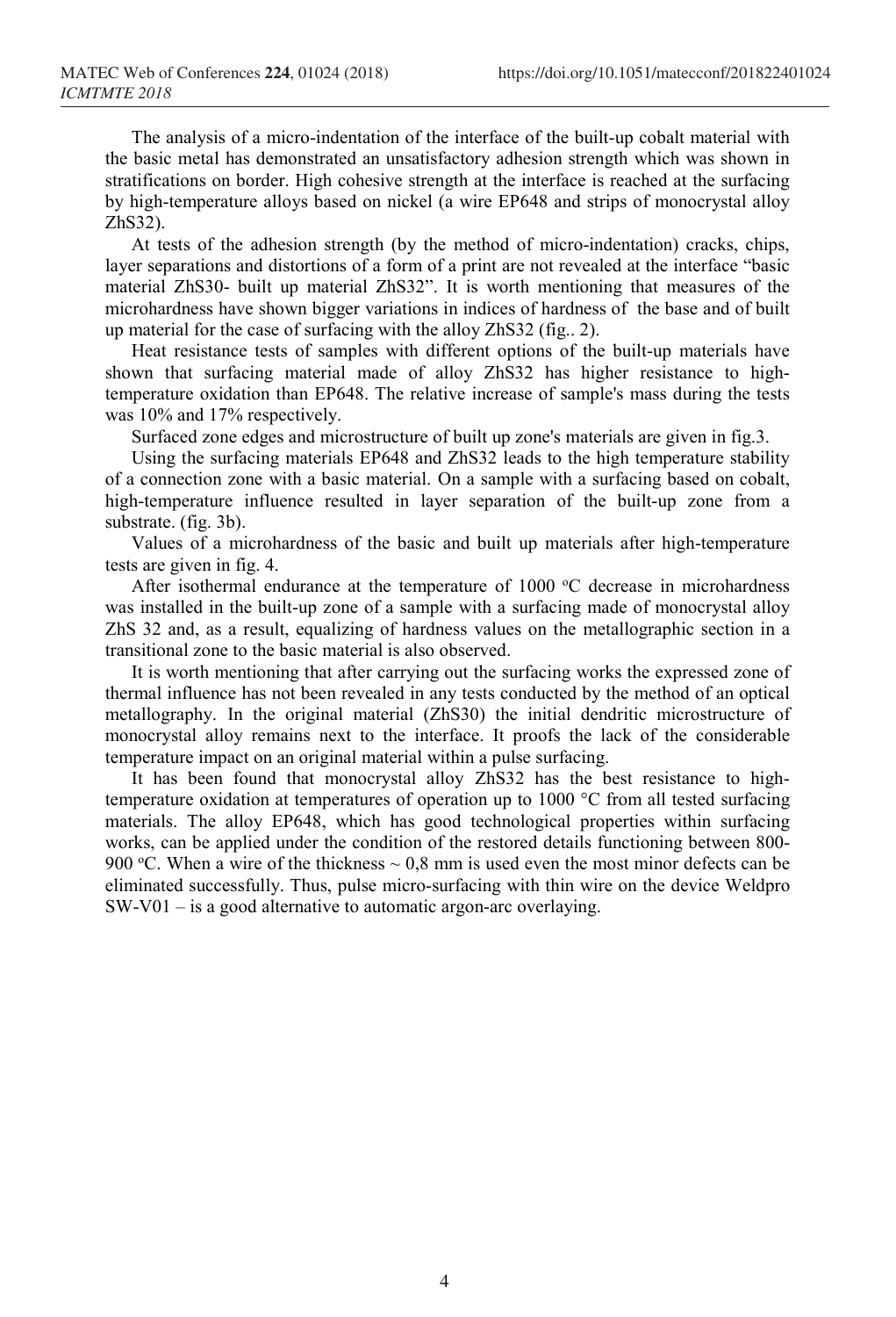

**Fig. 3.** Structures of a basic monocrystal alloy material ZhS30 (1) and the built-up materials (2) after high-temperature tests: a – built-up materials made of alloy EP648; b – built-up material based on cobalt; c – built-up material of alloy ZhS32,  $(X500)$ .



**Fig. 4.** The chart of a microhardness of the basic and built up materials after tests of heat-resistance.